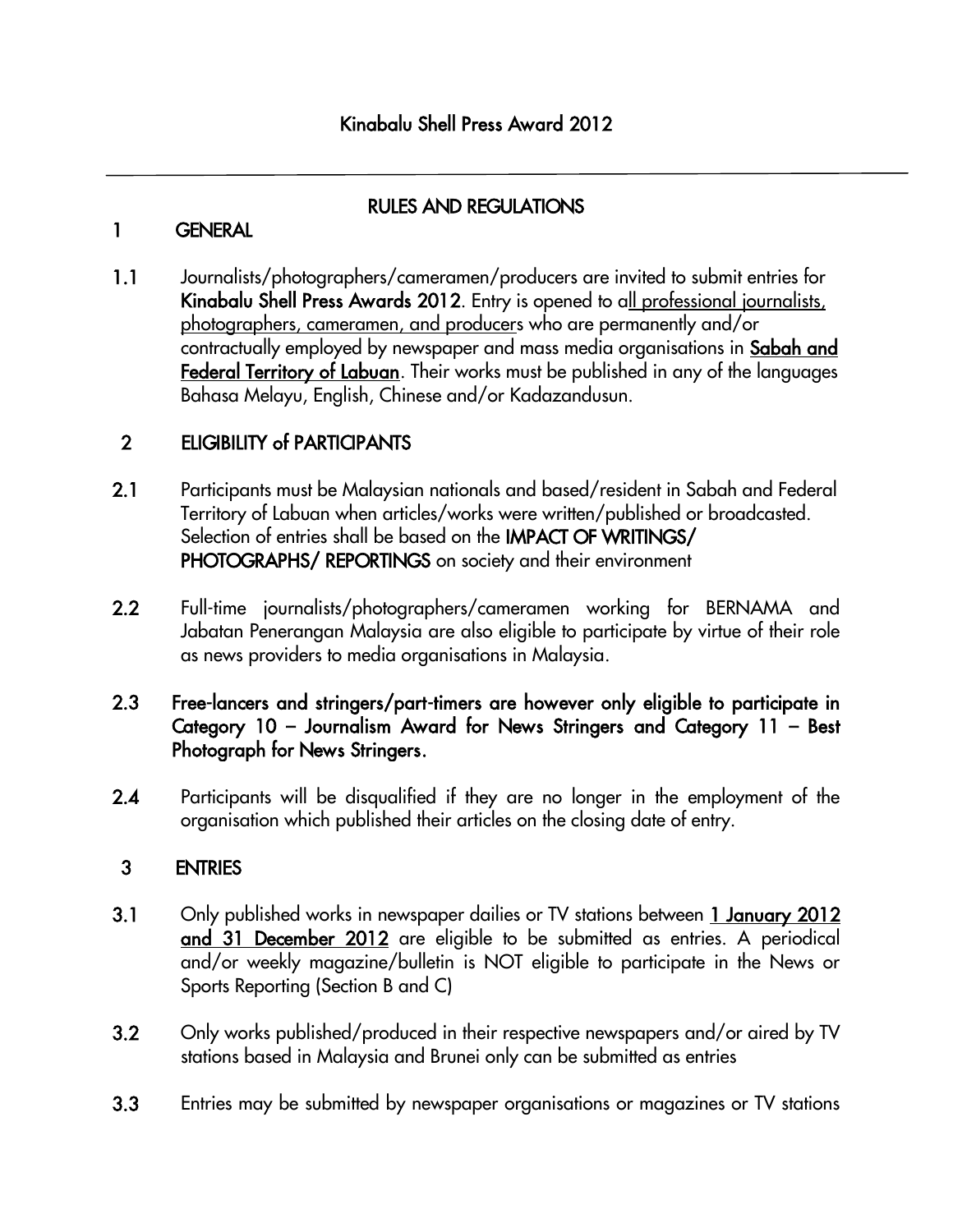related to journalism or journalists.

- 3.4 A journalist may submit up to a maximum of TWO entries in any category for individual honours and ONE entry in a team effort. All entry forms submitted must bear the official stamp of the participant's employer and must carry the signature of the EDITOR/BUREAU CHIEF. Entries not meeting this requirement will be rejected and the committee is not obliged to assign any reasons.
- 3.5 Each submission/entry must be accompanied by a duly completed entry form. Any pseudo name of participant must be clearly indicated.
- 3.6 An article/item or photograph can be submitted to enter in one category/section only.
- 3.7 Winning entries will be awarded prizes subject to Rule 6 Category/Section and Rewards and Rule 5.2 Judges Decision (refer to PANEL OF JUDGES and RESPONSIBILITIES)
- 3.8 Full-time Journalists may also participate in the Best Picture Award and a Photographer may participate in the writing categories.
- 3.9 Only original works will be considered as entries. Translations, either in part or whole, will not be accepted.
- 3.10 An article/item submitted may be the result of the work of a "team", not published under a single journalist's by line. In such case, a brief covering note must be submitted with the entry, naming members of the team and the part each played. A team member must be on full-time employment with the organisation.
- 3.11 An entry may consist of an item of the published works or series/follow-ups on the same subject.
- 3.12 The item/s submitted for judging should be clearly indicated category, sections etc e.g. "Kinabalu Shell Press Awards 2012 – News Reporting: English".
- 3.13 The original copy of published works/materials with two duplicate copies (in total 3 copies) must be submitted. Any entry without the original copy of published works/materials will automatically be disqualified.
- 3.14 Entries submitted will not be returned.
- 3.15 Envelopes/packaging containing entries must be marked "Kinabalu Shell Press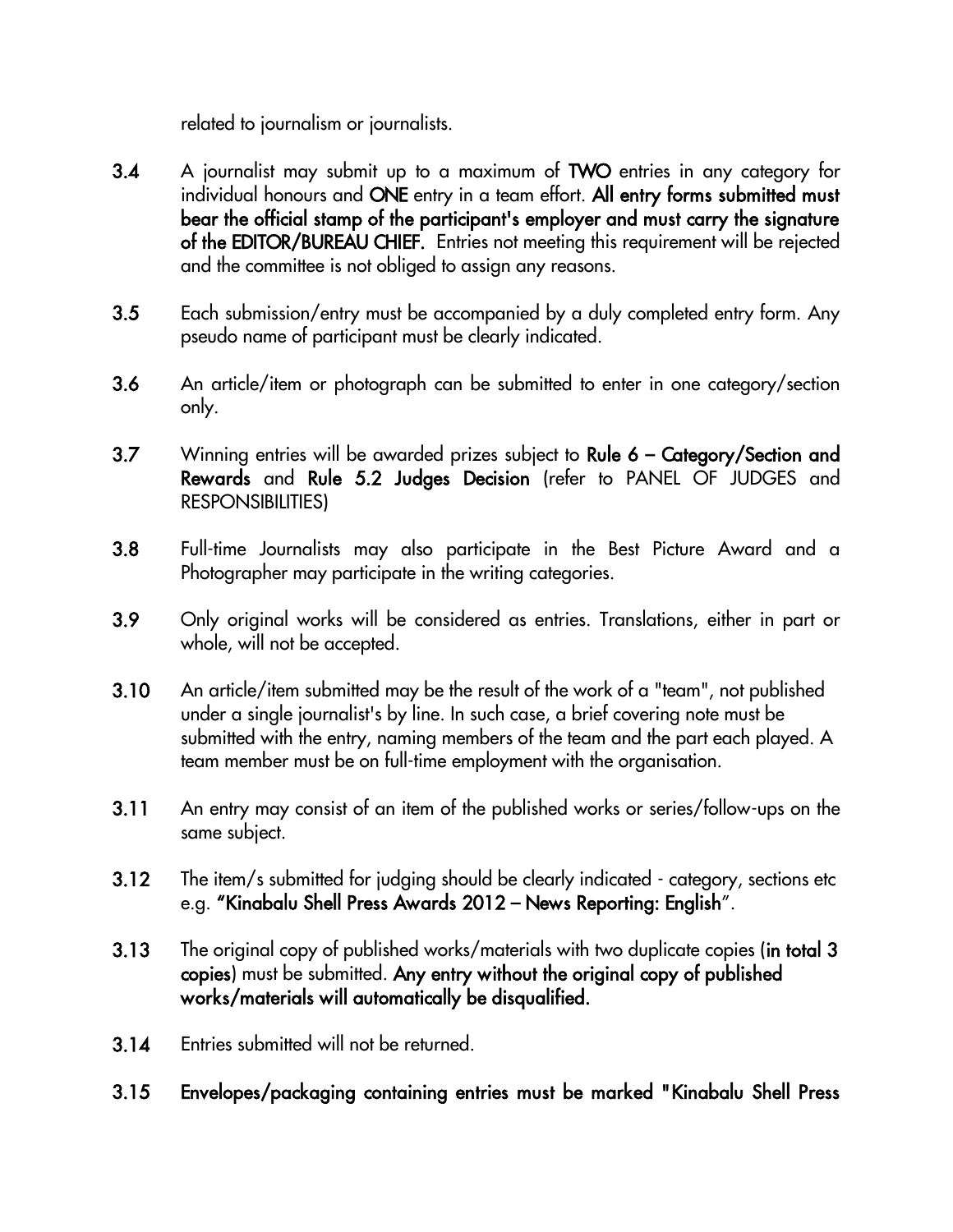Awards 2012" and indicate the category for which entries are submitted, for example "Kinabalu Shell Press Awards 2012 - Best News Photograph Award".

3.16 Closing date for receiving of entries is: January 18, 2013 at 4.00 pm. All entries (by registered mail OR hand-delivered) should reach the following address:

> Corporate Affairs, Sabah Shell Petroleum Co. Ltd., 9 <sup>th</sup> Floor, Wisma San Hin, Plaza Wawasan 88821 KOTA KINABALU Attn: Ms Coralie James

Any entry received after the above date will not be entertained. For any clarification, participants may contact the Secretariat at the above address.

#### 4 SCREENING PANEL

- 4.1 A participant-screening panel made up of the organising committee of the awards will be responsible for screening the list of participants (not the entries submitted). The responsibility of this panel is to verify the participants' eligibility based on the rules of this programme.
- 4.2 The organiser has the right to disqualify any participant if eligibility and status is in doubt and will investigate the eligibility and status of the affected participant/s.
- 4.3 The Secretariat (in this case Shell office responsible for the collection and compilation of entries), in liaison with MPI, will carry out the screening of entries as they are received to ensure that all entries received conform to the Rules & Regulations of the Awards. The recommendations of the Secretariat will be brought up to MPI for further approval/agreement.

## 5 PANEL OF JUDGES and GUIDELINE FOR JUDGING

#### 5.1 Composition of Panel and Responsibilities

- 5.1.1 There will be one Main Panel and five Sub-Panels as follows: *A. Main Panel - comprises of a Chairman, Vice Chairman and all the Chairmen of the Sub-Panels* B. Sub-Panel - comprises of a Chairman and two members.
- 5.1.2 The Sub-Panels will judge various entries according to the language of the entries, which are Bahasa Malaysia, English, Chinese and Kadazandusun including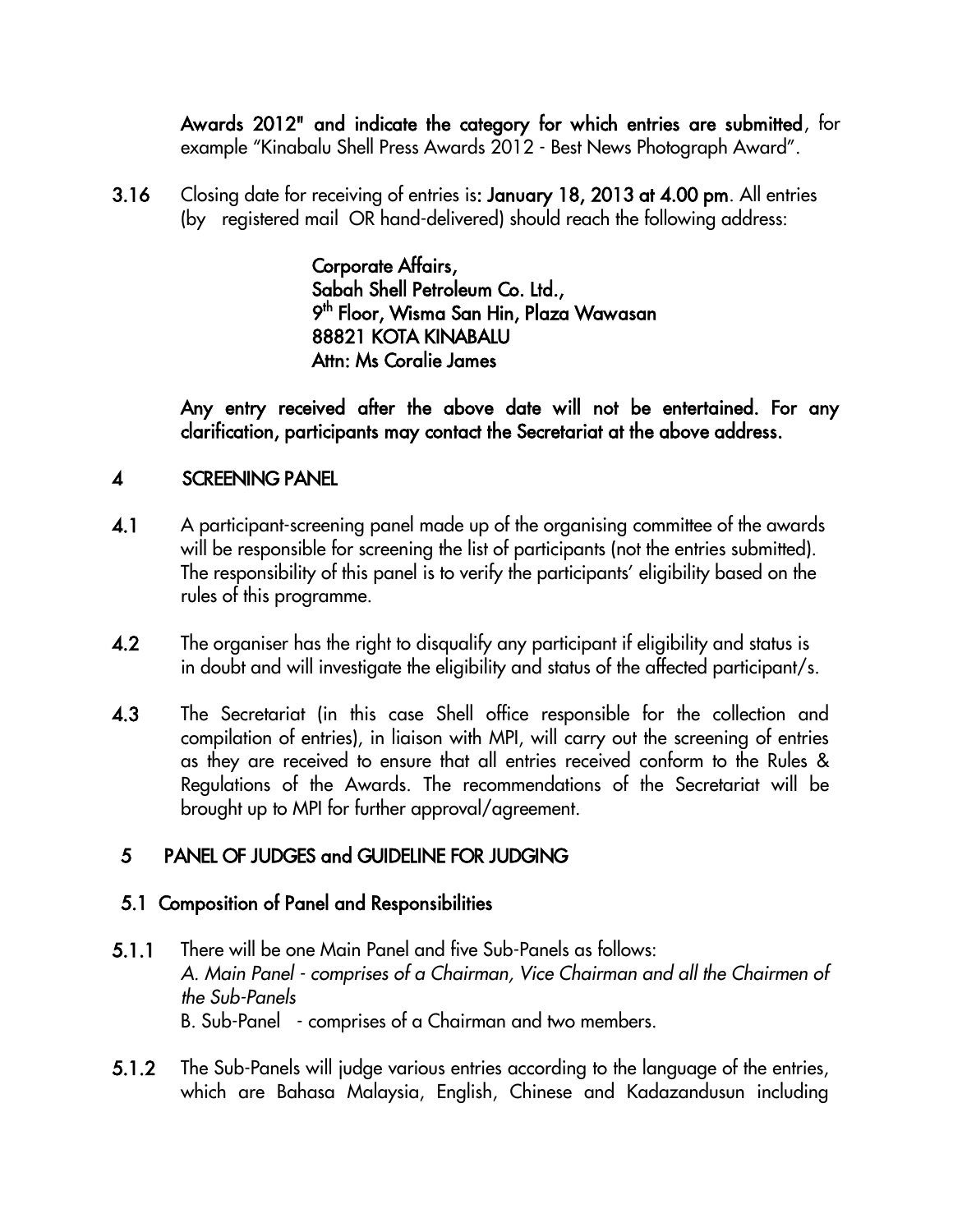Broadcast Journalism Award. The Sub-Panels will also judge entries for the Best Photograph Awards and Environmental Journalism Award.

- 5.1.3 The Main Panel will decide the winners based on the recommendations of the Chairmen of the Sub-Panels but not necessarily agreeing to them.
- 5.1.4 Members of the Main Panel will meet to decide/confirm the winners of all the categories at a time and place to be determined by the Chairman.
- 5.1.5 Panel members will maintain absolute secrecy on matters relating to entries and judging.
- 5.1.6 The panel of judges will be nominated solely by & at the discretion of MPI. If a member is nominated for any of the prizes, he/she has to be relieved of his/her duties as a panel member, unless he/she rejects the nomination.
- 5.1.7 At least one local judge will be appointed to the panel of judges for each category, except for the judges for Kadazandusun, which will comprise local judges from Sabah.
- 5.1.8 The judges may vary the composition of the panels/sub-panels without prior announcement. If they believe that the standard of entries does not merit the main award, the panel of judges holds the discretion to give a merit award to the best entry in any category.

## 5.2 Judges Decision

- 5.2.1 Judges' decision/s shall be final. However, a decision may be rescinded by the organiser, if such a decision is disputed on the following grounds:
	- a. the writer is not eligible based on definition in No.2 ELIGIBILITY of PARTICIPANTS of the Rules & Regulations;
	- b. entries are materials published outside the specified period as stated in No.3 ENTRIES of the Rules & regulations;
	- c. the winning entry is not original
- 5.2.2 If the panel of judges believes that the standard of entries does not merit the main award, they have the discretion to give a merit award to the best entry in any category.
- 5.2.3 Participating journalist may lodge written protest with supporting documents/evidence with the secretariat if any of the winners are in breach of these rules set out herein. Such written protest must be lodged with the secretariat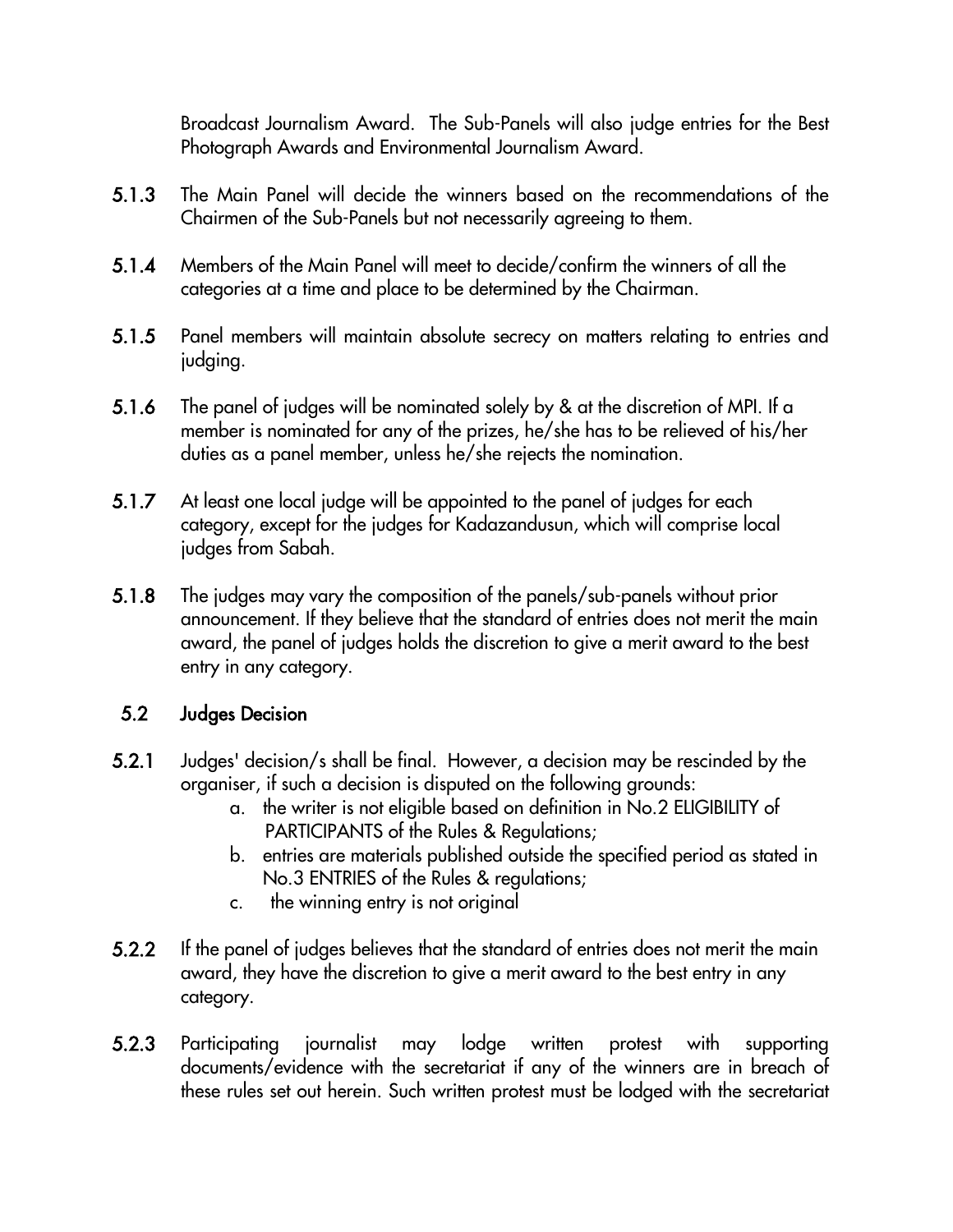within two (2) weeks from the date of the awards presentation. Any written protest received later than two weeks from the date will automatically be disqualified and will not be entertained.

## 5.3 GUIDELINES FOR JUDGING ENTRIES

Judges will consider the following criteria as a basis for arriving at their decision.

#### 5.3.1 For Journalism Awards

| a. Content/Subject Matter               | 40 points |
|-----------------------------------------|-----------|
| b. Quality of Research/Deadline Element | 30 points |

c. Style and Use of Language 30 points c. Style and Use of Language 30 points

#### For Broadcast Journalism Award

| a. Quality of Research             | 30 points |
|------------------------------------|-----------|
| b. Creativity                      | 30 points |
| c. Content/Headlines               | 20 points |
| Quality of Technique/Presentations | 20 points |

#### 5.3.3 For Best Photograph Awards

| a. News Value           | 40 points |
|-------------------------|-----------|
| b. Composition          | 35 points |
| c. Technical Excellence | 25 points |

#### 5.3.4 Tie-Breaker

In the event that a tie occurs, the Chairman of the Panel of Judges will re-examine the affected entries in consultation with the relevant judges and decide on the final ranking.

## 6. CATEGORY/SECTION AND REWARDS

# 6.1 CATEGORY 1 (Writing)

## 6.1.1 Section A - Journalism Award (Feature and News Feature)

(Development, socio-economic news and feature articles not classified under Sections B)

 The main award will be selected from this section. The most outstanding entry in Bahasa Melayu, English and Chinese language from newspaper organisations, BERNAMA and Jabatan Penerangan Malaysia will be considered for this award.

This category offers ONE grand prize of RM5, 000 for each language as follows: Bahasa Melayu, English, Chinese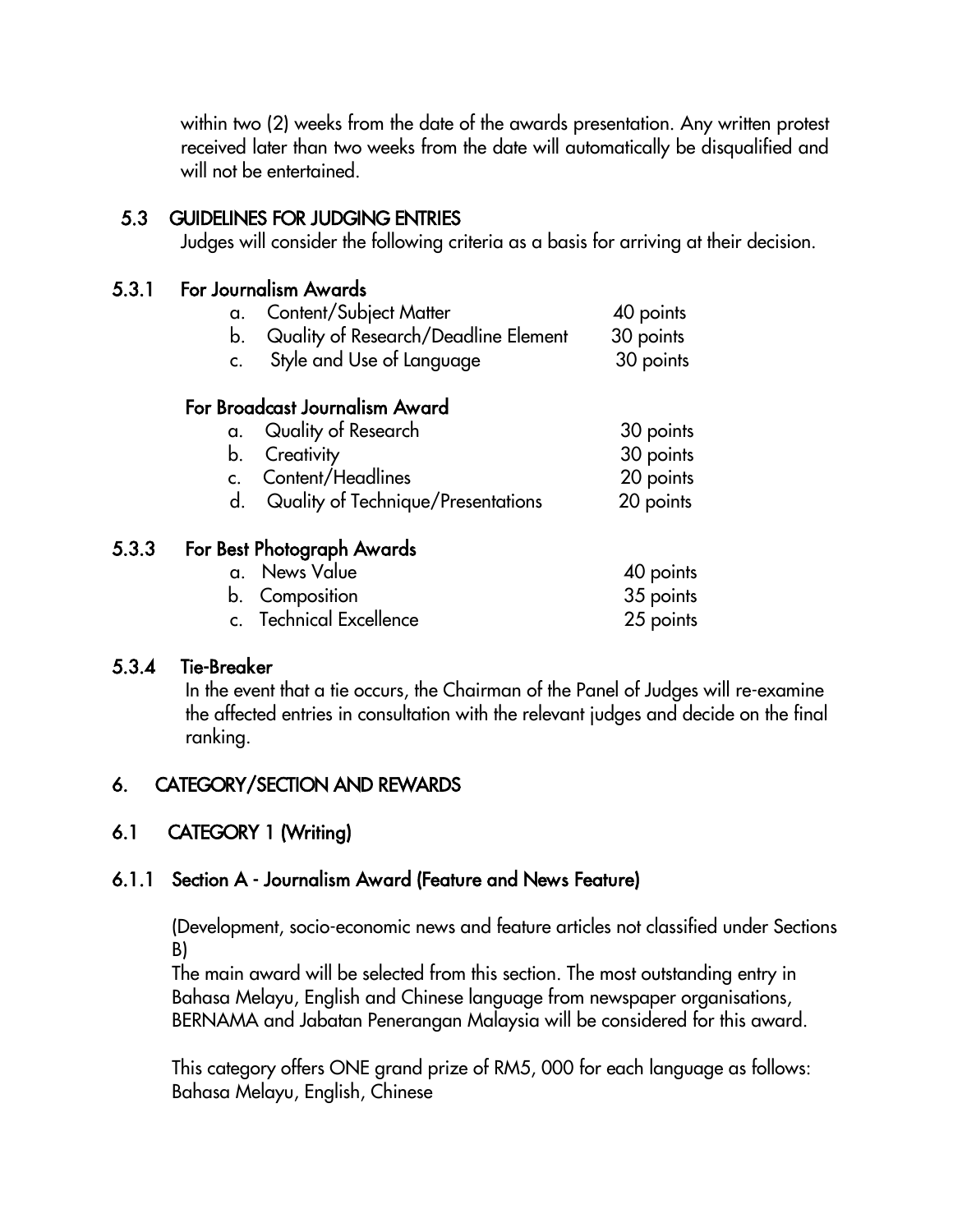This category also provides up to TWO merit prizes of RM500 each for each language.

#### 6.1.2 Section B (Sports Journalism Award)

This award is given to journalists whose writing, either commentaries or reviews on sports activities and development in the country, contribute towards the enhanced development or preservation of any particular field of sports, be it modern or traditional.

ONE grand prize of RM2, 500 is offered for each language as follows: Bahasa Melayu, English, Chinese

This category also provides up to TWO merit prizes of RM500 each for each language.

#### 6.1.3 Section C (News Reporting - general interest items exclusive reports etc. Feature does not qualify.)

 This award is given to journalists whose reporting on topical and current issues and events, have contributed towards enhancing knowledge, stir public interest and promoted desired response and development amongst the community.

ONE grand prize of RM2, 500 is offered for each language as follows: Bahasa Melayu, English, Chinese

This category also provides up to TWO merit prizes of RM500 each for each language.

#### 6.2 Category 2 - Best News Photograph Award

Participants may submit up to a maximum of three news pictures of different topics for judging. Participants are required to send three copies of each picture submitted measuring 8 x 12 inches (8R). The entry/ies should also be accompanied by newspaper cutting(s) in which the photograph(s) was/were published. Each entry should also carry a brief synopsis.

Entry under this category is opened only to **full-time photographers** employed by newspaper organisations, BERNAMA or Information Department.

This category offers ONE grand prize of RM2,500 and up to TWO merit prizes of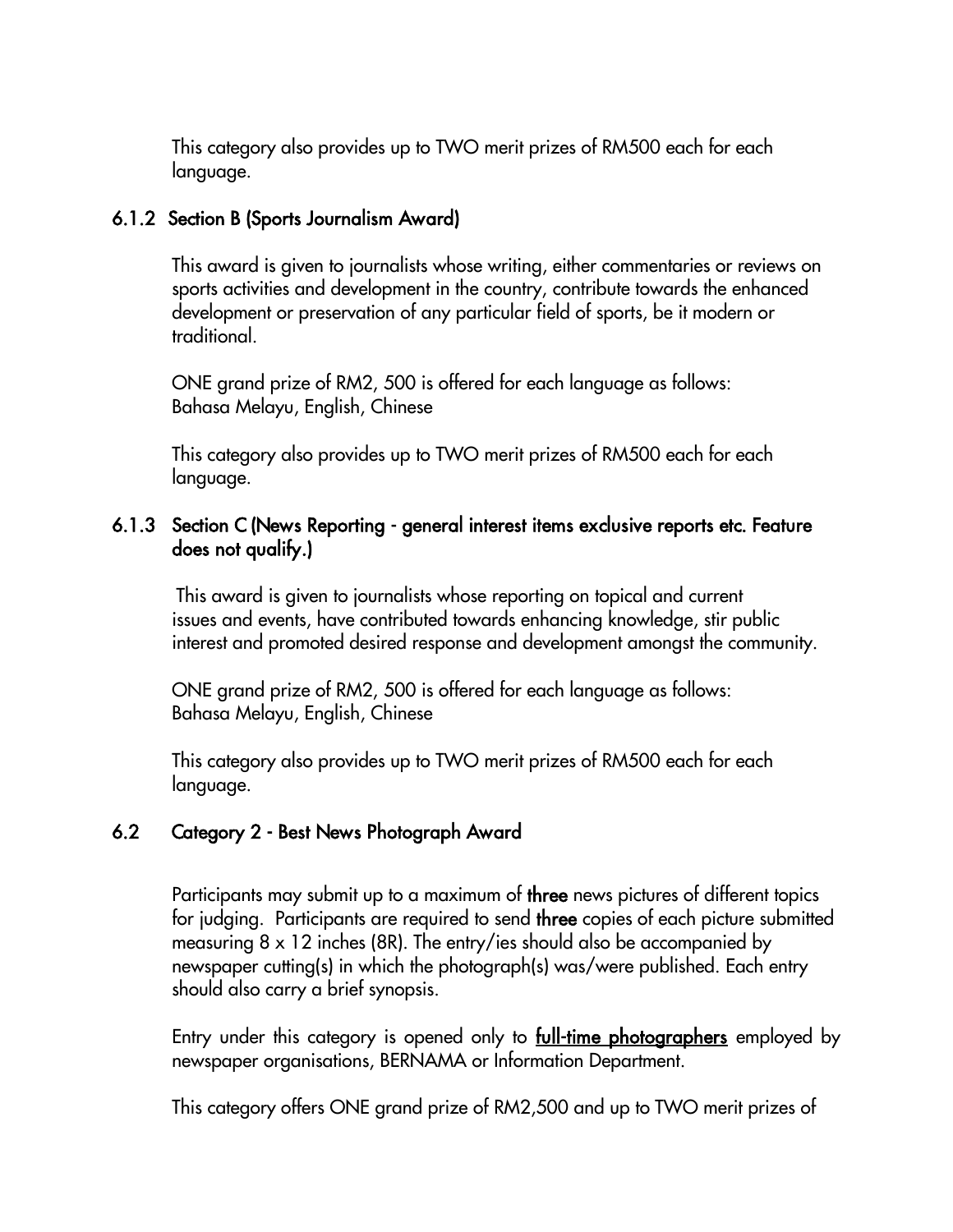RM500 each.

#### 6.3 Category 3- Broadcast Journalism Award

 Entry under this category is opened to an individual or a group (maximum five) of journalists/cameramen/producers working for TV broadcasting organisations based in Sabah. Works produced can be in any of the three main languages, i.e. English, Bahasa Melayu and Chinese.

Only news reports that have been aired through the news slots or any other slots related to news are eligible for this prize. Documentaries, lecture programmes, forums, issues and others do not qualify.

Entry/entries must be submitted in VHS videotape, VCDs or DVDs formats and should be submitted in three copies for each entry.

This category offers ONE grand prize of RM5, 000 and up to TWO merit prizes of RM500 each.

## 6.4 Category 4 - Kadazandusun Section

 This award is given to journalists whose news reporting in Kadazandusun language on topical and current issues and events including culture, arts and sports, have contributed towards enhancing knowledge, raise public interest and promote desired response and development amongst the community.

This category offers ONE grand prize of RM2, 500 and up to TWO merit prizes of RM500 each.

## 6.5 Category 5 – Environmental Journalism Award

 This award is given to journalists including broadcasting whose news reporting in any major languages on environment, environmental improvement, preservation and conservation efforts, have contributed towards enhancing knowledge, raised public interest and promoted desired response and development amongst the community.

This award is also offered to top winning entry in Photography on environment.

ONE grand prize of RM2, 500 is on offer for each language, broadcasting and photography as follows: Bahasa Melayu, English, Chinese, Broadcasting, Photography

This category also provides up to TWO merit prizes of RM500 each for each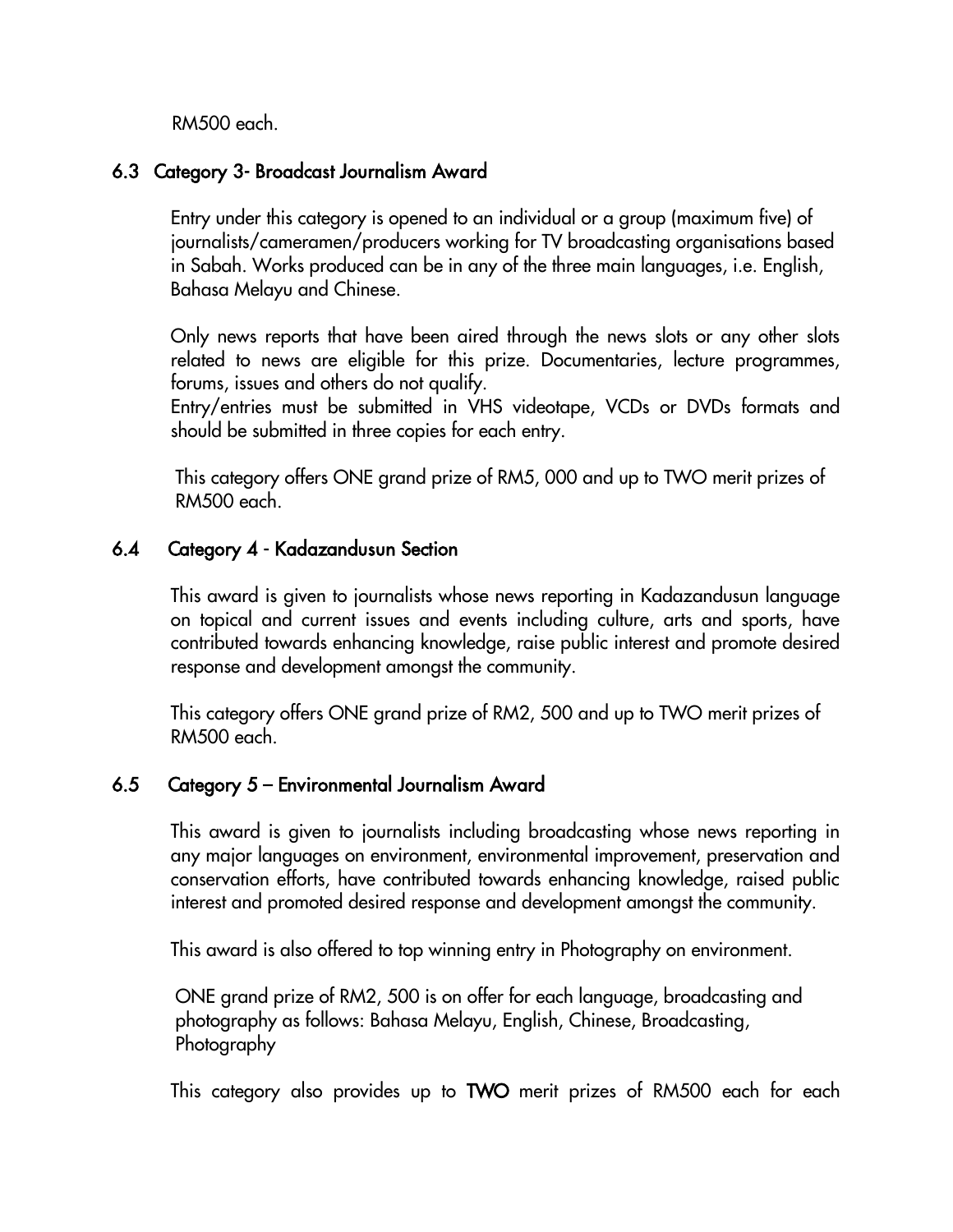language, broadcasting and photography.

#### 6.6 Category 6 – Best Picture Award

 This represents the main award for pictures of any kind. Entry under this category is opened to full-time photographers and journalists employed by newspaper organisations, BERNAMA or Information Department.

Participants may submit up to a maximum of three pictures of different topics for judging. Participants are required to send three copies of each picture submitted measuring 8 x 12 inches (8R). The entry/ies should also be accompanied by newspaper cutting(s) in which the photograph(s) was/were published. Each entry should also carry a brief synopsis.

This category offers ONE grand prize of RM5, 000 and up to TWO merit prizes of RM500 each.

## 6.7 Category 7 – Sports Photography

Entry under this category is opened to **full-time photographers and journalists** employed by newspaper organisations, BERNAMA or Information Department.

Participants may submit up to a maximum of three news pictures of different topics for judging. Participants are required to send three copies of each picture submitted measuring 8 x 12 inches (8R). The entry/ies should also be accompanied by newspaper cutting(s) in which the photograph(s) was/were published. Each entry should also carry a brief synopsis.

This category offers ONE grand prize of RM2, 500 and up to TWO merit prizes of RM500 each.

## 6.8 Category 8 - Business & Economic Reporting Award

 This award is given to journalists including broadcasting whose news reporting in any major languages on business and economic environment and growth in the State, have contributed towards enhancing knowledge, raised public interest and promoted desired response and development amongst the community.

This category offers ONE grand prize of RM2, 500 for each language and broadcasting as follows: Bahasa Melayu, English, Chinese, Broadcasting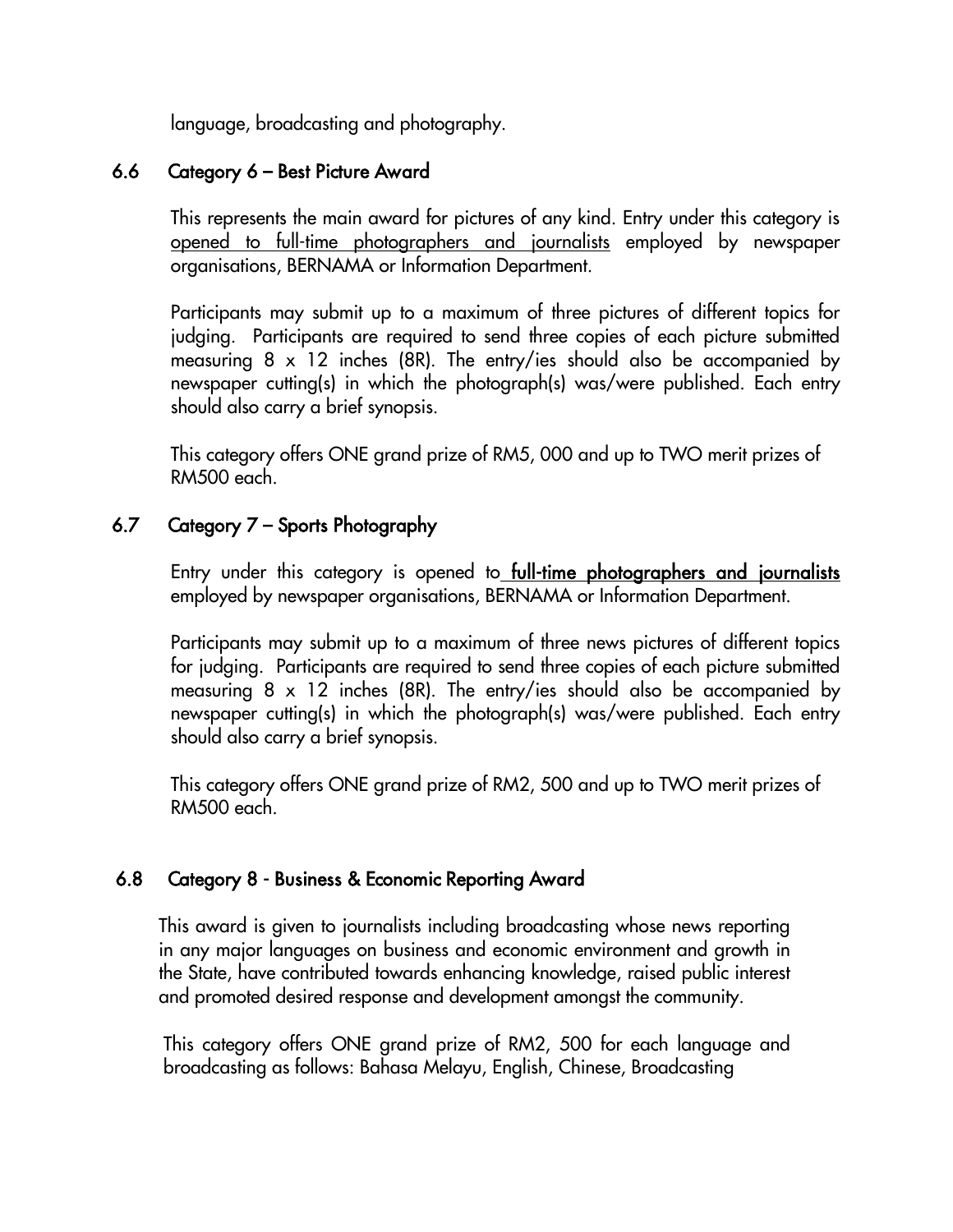This category also provides up to TWO merit prizes of RM500 each for each language and broadcasting.

#### 6.9 Category 9 – Entertainment Reporting Award

 This award is given to journalists whose news reporting in any major languages on entertainment in the State, has contributed towards promoting the local music industry or local artistes, raised public interest and promoted desired response and development.

This category offers ONE grand prize of RM1, 500 for each language as follows: Bahasa Melayu, English, Chinese, Kadazandusun, Broadcasting

This category also provides up to TWO merit prizes of RM500 each for each language and broadcasting.

#### 6.10 Category 10 – Journalism Award for News Stringers

 This award is given to news stringers whose reporting on topical and current issues and events including on crime, environment, sports etc that have contributed towards enhancing knowledge, stir public interest and promoted desired response and development amongst the community.

ONE grand prize of RM1, 500 is offered for each language as follows: Bahasa Melayu, English, Chinese

This category also provides up to TWO merit prizes of RM500 each for each language.

## 6.11 Category 11 – Best Photograph for News Stringers

News stringers may submit up to a maximum of three news pictures of any kind for judging. Participants are required to send three copies of each picture submitted measuring 8 x 12 inches (8R). The entry/ies should also be accompanied by newspaper cutting(s) in which the photograph(s) was/were published. Each entry should also carry a brief synopsis.

This category offers ONE grand prize of RM1,500 and up to TWO merit prizes